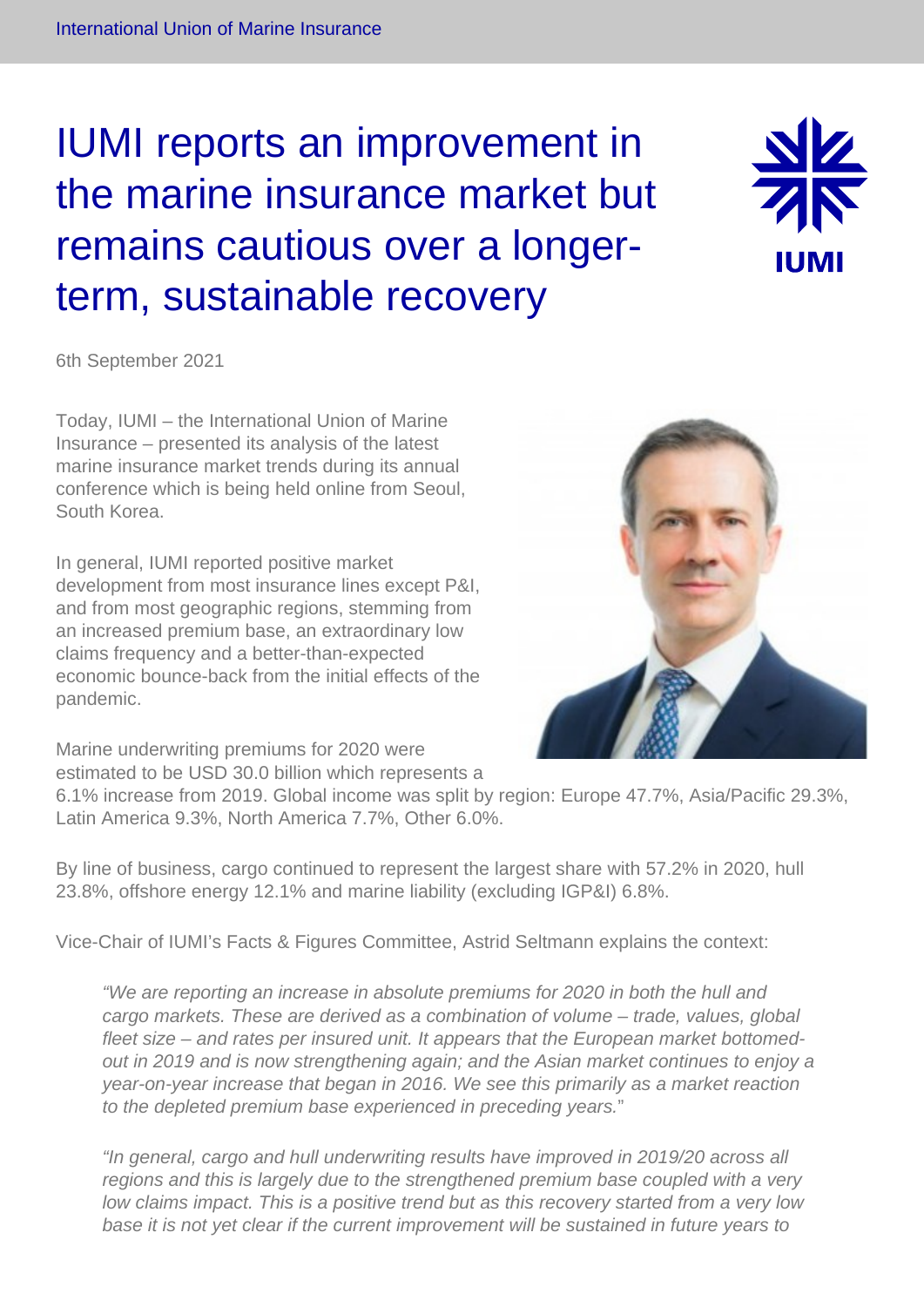give more predictability for shipowners, cargo owners and insurers. The recent claims environment has been relatively benign, which needs to be seen in connection with reduced activity in some shipping segments in 2020 (cruise, container trades) as a reaction to COVID measures. With the economy recovering and shipping and offshore activity increasing, it can be expected that both claims frequency and severity will also rise again."

## Offshore Energy

Global premiums reported from the offshore energy sector in 2020 were USD 3.6 billion representing an 8.6% increase on 2019. Premium income mirrors the global oil price and it is thought that the bottom of the premium decrease cycle has been reached and that income is now on the rise. However, the oil price remains volatile and was impacted negatively in 2020 due to the pandemic. 2021 has seen an oil price rally but effects of events such as Hurricane Ida are yet to be known.

Claims in this sector remain historically low with 2020 likely to produce the lowest upstream claims this century. The low claims environment coupled with a relatively modest premium base has maintained the offshore energy sector in a fragile balance.

The recent oil price increase is driving renewed activity and re-activation in the sector which will lead to more underwriting demand. However, this might give rise to an uptick in claims; and the energy sector is particularly susceptible to nat cat events which have been relatively low recently. Although there appears to be a strengthening of the offshore energy market, the long-term outlook remains uncertain at this point.

Additionally, offshore energy underwriters are expanding into new, related business such as offshore wind and aquaculture which may boost their portfolios.

#### **Cargo**

The global premium base for the cargo market for 2020 was reported to be USD 17.2 billion – a 5.9% increase from 2019. Growth in the Chinese market continues to be strong with moderate growth in other regions. Exchange rate fluctuations impact most heavily on this sector and so comparisons with earlier years cannot be exact.

The fortunes of the cargo market tend to follow trends in world trade and predictions from the IMF are optimistic. Global trade appears to have returned more strongly than expected post the outbreak of COVID which lends a positive outlook for business opportunities within the cargo market going forward.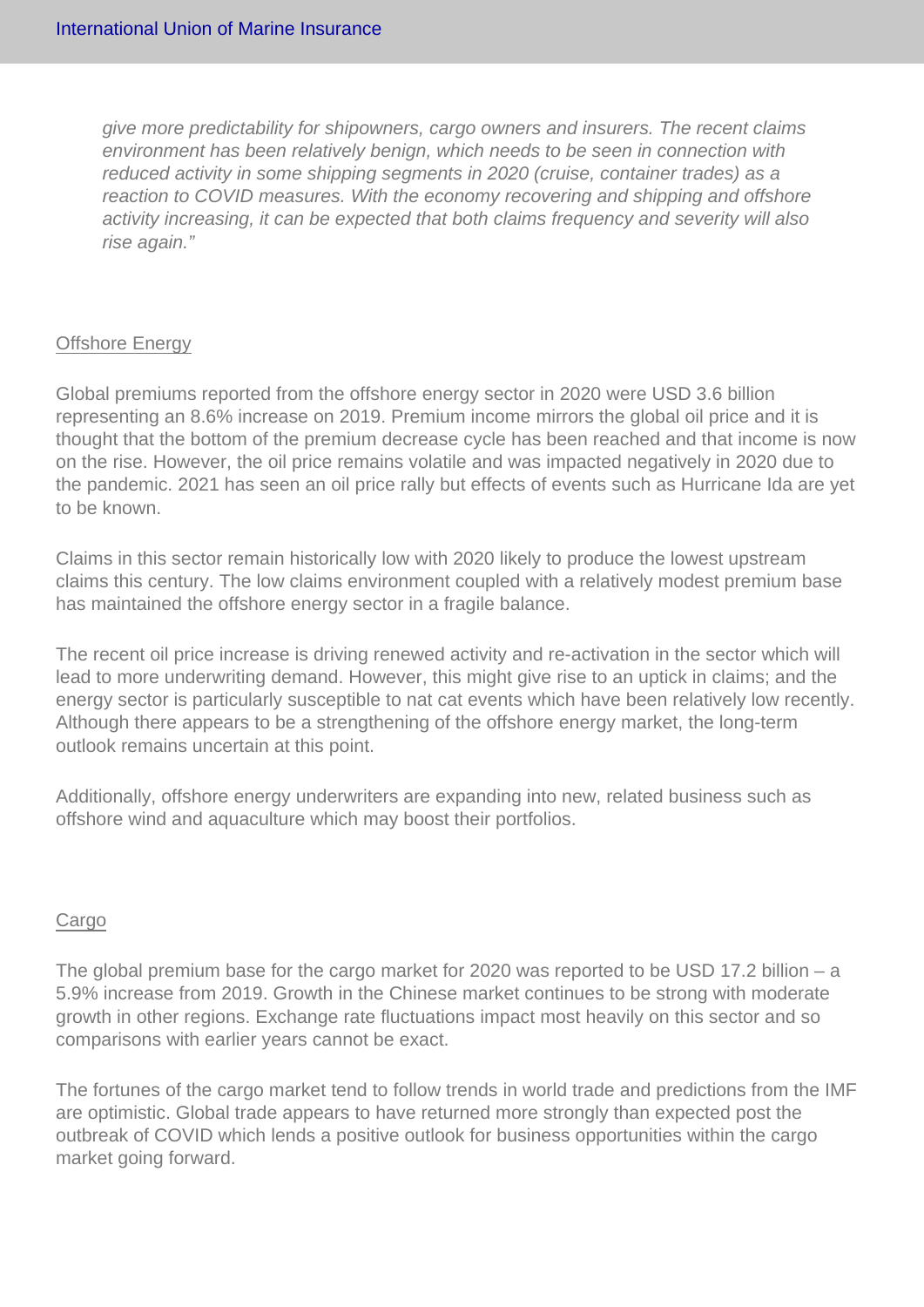Loss ratios have improved in 2019/2020 returning the cargo sector to technical break-even for the first time in many years. The past decade was characterized by a number of large claims caused by weather and navigational events and this impacted negatively on loss ratios. Although the claims impact was relatively low in 2019/2020 (which helped return the sector to a technical breakeven), there is still a potential for a higher claims environment to return in 2021 and beyond.

In particular, accumulation of risk continues to cause concern. The trend of storing large amounts of cargo at single sites or on single vessels exposes high values to nat cat or man-made events that could easily result in costly claims.

#### Ocean Hull

Global premiums relating to the ocean hull sector increased in 2020 by 6% to USD7.1 billion. Growth was particularly strong in the Nordic region but much weaker in the UK (Lloyd's) market where the decline in recent years continued.

The gap between average vessel size and insured value which began opening in 2014 now appears to be closing slightly. Similarly, the gap between global fleet size and global premiums which had been increasing since 2012 still exists, but it now appears to have reduced slightly. If sustained, this is good news for the hull market.

More good news stems from the continued low level of claims frequency and total losses. Although a slight uptick in 2021, claims impact remains extraordinarily low. There is concern, however, that low levels are the result of reduced shipping activity in connection with COVID, particularly in the cruise sector, and that the current recovery might see claims return to more normal levels in the near-future.

In general, loss ratios for 2019/2020 have improved across all regions returning the ocean hull market to a technical break-even position after experiencing many years of unsustainable results. Shipping's return to full activity might negatively impact that position, however.

Of particular concern is that the frequency of onboard fires does not decline contrary to the overall claims frequency. This is particularly true for large container vessels. Statistically, these vessels are more prone to fire due to the large quantities and variation of cargo being carried; as well as the challenges inherent in fighting a fire on such a large vessel at sea. Containership fires affect seafarers, the environment, and cargo, hull and liability insurance and must be urgently addressed.

Shipping's move to decarbonization – whilst laudable and fully supported by IUMI – will also impact the hull market. As new fuels and innovative propulsion methods are introduced, more and varied claims are likely to arise – and underwriters will need to fully understand these new risks and cover them accordingly.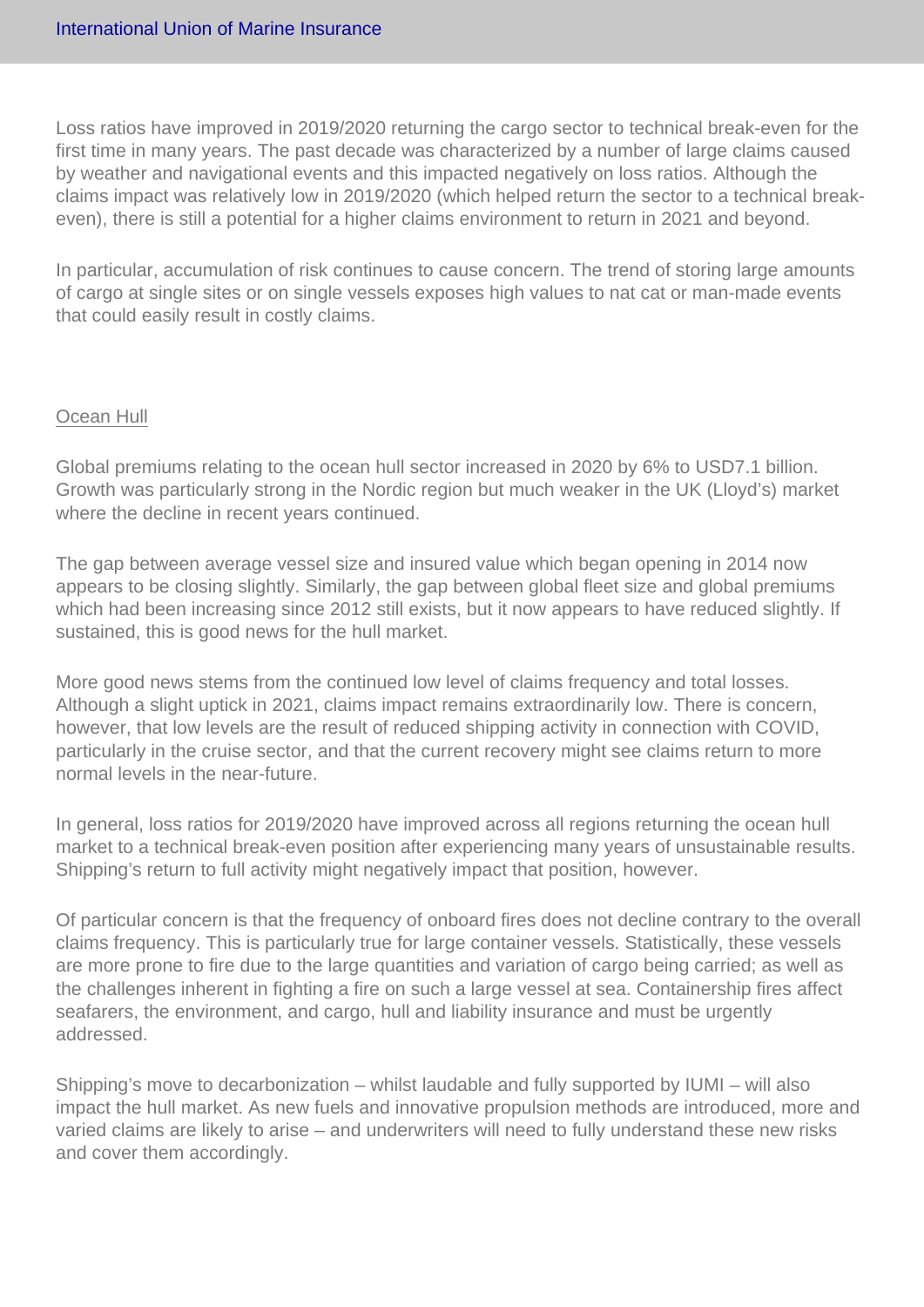Summing up, Philip Graham, Chair of IUMI's Facts & Figures Committee said:

"Our analysis for 2020 shows some signs of encouragement for market development in all main marine insurance lines and in all global regions. But we should remain cautious as there are a number of factors at play."

"On the positive side, we are seeing new markets enter the marine insurance space, particularly offshore wind where project sanctioning has overtaken offshore oil and gas for the first time. Although currently a very small piece of the global energy mix – representing just 0.2% - offshore wind has the potential to grow rapidly and become a significant marine insurance line."

"More generally, OECD business confidence has returned, or is rapidly returning, to pre-COVID levels, world trade forecasts are extremely positive and this will drive demand for shipping and, consequently, marine insurance. Although freight rates in general are the strongest since 2008, some sectors are faring better than others with containerships and dry bulkers performing much better than the tanker market. But overall, shipping appears to be bouncing-back strongly from the outbreak of COVID."

"Increased shipping activity, reactivation in the offshore energy market and an increasingly ageing merchant fleet have the potential to reverse the current downward trend in marine claims. Underwriters need to be watchful and take care that increased claims don't erode the advances made recently in strengthening the overall premium base."

On ESG matters, Phil Graham continued:

"IUMI's Facts & Figures Committee is also tracking a range of ESG initiatives and data to ensure the membership fully understands and remains aligned with the UN Sustainable Development Goals. Specifically, we are monitoring illegal, unreported and unregulated fishing activities to ensure we are playing our role in protecting the global fishing industry for the future. We are also monitoring the ship recycling industry to educate underwriters on responsible and sustainable vessel demolition; and we closely follow IMO's decarbonization ambitions so marine insurers are ready to protect vessels using new fuel types and propulsion methods."

#### **Note**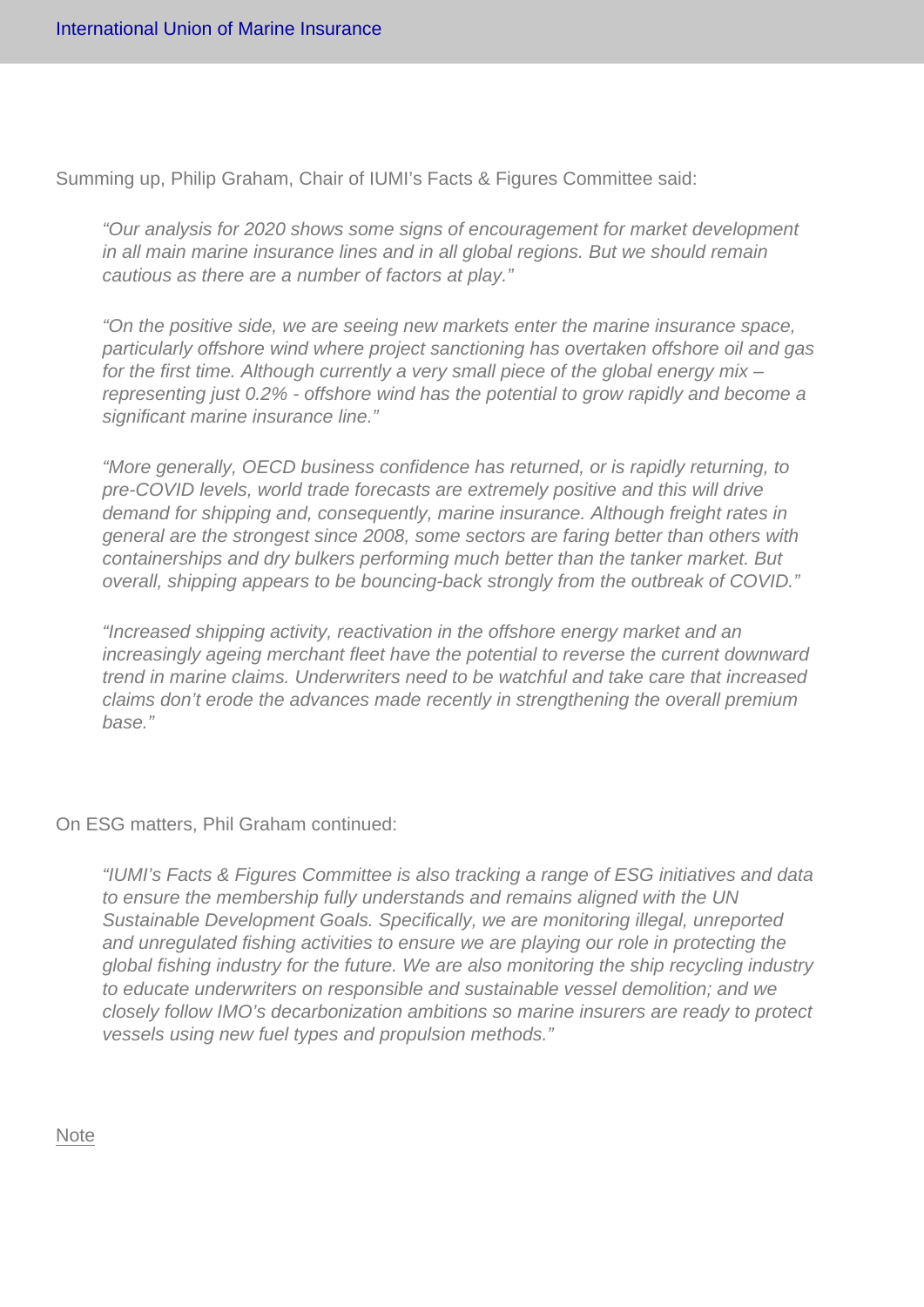IUMI's total world-wide premium includes data from all relevant marine insurance markets including Asia, Latin America and Africa. Care should be taken when making comparisons with earlier figures as data coverage varies in different years and a number of figures will be updated retrospectively. Similarly, "global" loss ratios for hull, energy and cargo do not encompass all regions, and underwriting year results do develop over a couple of years due to a time lag in claims reporting and payments. Since 2017, IUMI has been adding information about accounting year loss ratios from major Asian and Latin American markets and in 2021 also from the US, in addition to the underwriting year loss ratios reported from major European marine insurance markets. When interpreting statistics, caution should always be applied regarding what the data actually relates to.

IUMI stresses that all figures released by IUMI's Facts and Figures Committee are global market sums or averages. While these reflect the average performance of the marine insurance market, individual companies' or countries' results may differ substantially. As with all averages, individual underwriting units may over or underperform compared with the average. IUMI does not make any statements about what actual applied premium rates were or should be. The aim of IUMI is solely to provide data as available and raise awareness for the importance of a critical evaluation of the risks covered.

The full presentation is available to download from [www.iumi.com](http://www.iumi.com) soon.

Ends

### Further information from:

Katerina Dimitropoulos , Navigate PR (London)

T: +44 (0)20 3326 8463

E: [kdimitropoulos@navigatepr.com](mailto:kdimitropoulos@navigatepr.com)

#### Notes to editors:

The International Union of Marine Insurance (IUMI) represents 45 national and marine market insurance and reinsurance associations. Operating at the forefront of marine risk, it gives a unified voice to the global marine insurance market through effective representation and lobbying activities. As a forum for the exchange of ideas and best practice, IUMI works to raise standards